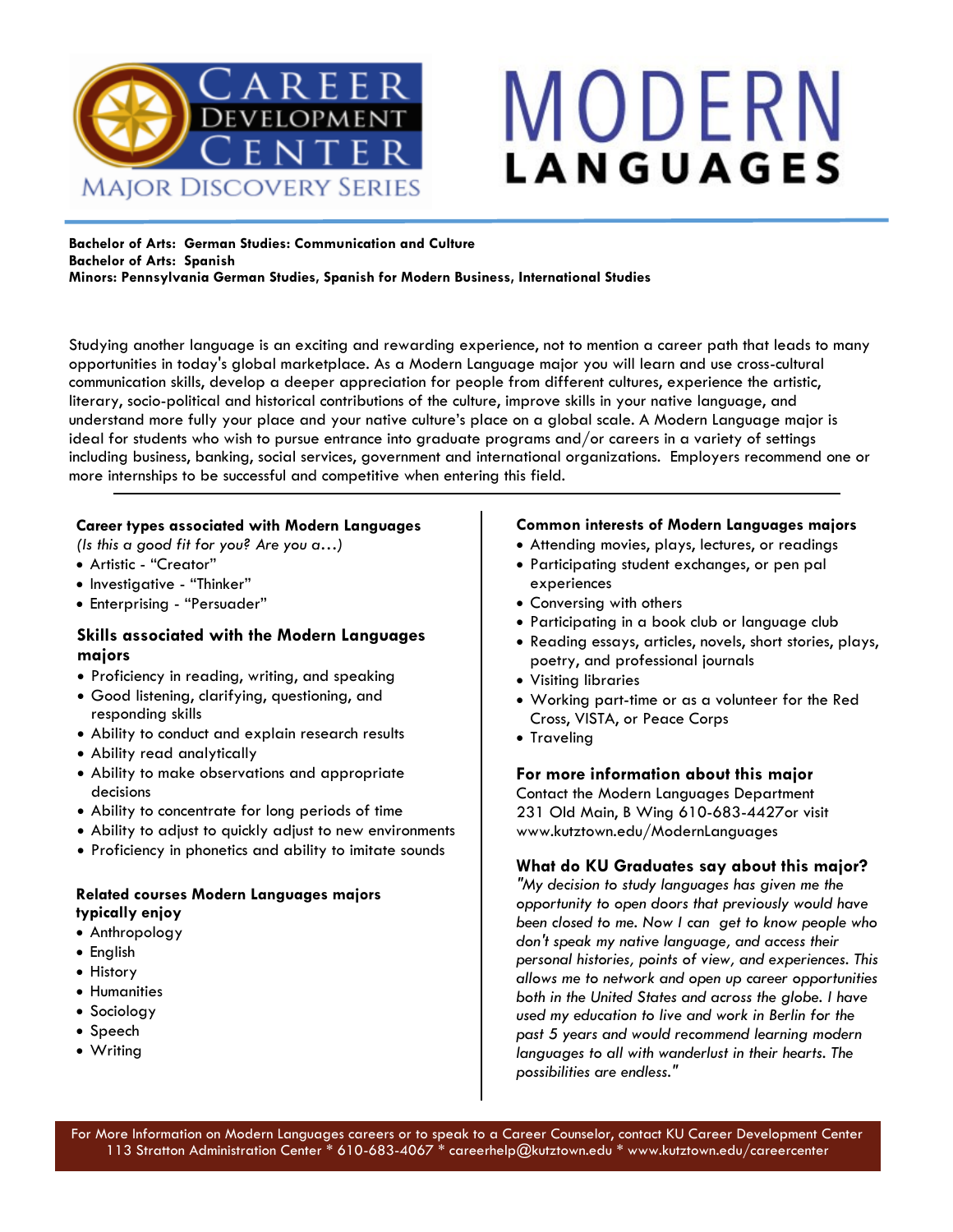## **FOUR STEPS TO SUCCESS**

### DISCOVER EXPERIENCE MOPLEMENT

2<sup>ND</sup> YEAR

### 1<sup>ST</sup> YEAR

EXPLORE >

- Enroll in the Career Exploration Certificate.
- Attend info sessions to learn about career development and personal branding.
- Take a career assessment to identify and confirm interests.
- Get involved in campus clubs and organizations.
- Develop basic workplace skills through jobs or volunteer work.
- Talk with professors, family, and friends about career ideas.
- Conduct informational interviews with professionals working in fields of interest.
- Develop a relationship with your professors and faculty advisor.
- Meet with CDC career coach.
- Attend info sessions to learn about resume writing, and externships.
- Confirm your choice of major and consider options for double major or minor.
- Research careers of interest.
- Complete a job shadowing (externship) experience.
- Seek meaningful employment or volunteer work in a field related to your major.
- Explore options for undergraduate research and study abroad.
- Write a resume and have it reviewed by the CDC.
- Manage your online presence.

#### $3<sup>RD</sup>$ YEAR

- Enroll in the Career Success Certificate.
- Complete an internship and/or undergraduate research.
- Attend info sessions about internships, interviewing, job search strategies, and grad school.
- Build a LinkedIn profile and continue to monitor your online presence.
- Complete a mock interview.
- Build skills through research projects, part-time employment, and volunteer work.
- Participate in employers panels, site visits & networking events.
- Attend internship & job fairs.
- Take on a leadership role in a student organization or work.
- Consider graduate school options and prepare for

### 4TH YEAR

- Attend your Senior Kick-off and other info sessions to prepare for job search/grad school.
- Update your resume and LinkedIn profile.
- Create cover letter drafts.
- Gain experience through internships and/or undergraduate research.
- Secure references for job/grad school applications.
- Create your "30 second" commercial/elevator pitch.
- Meet with CDC to develop job search strategies.
- Research employers.
- Network with professionals through events and social media.
- Join a professional organization in your discipline.
- Attend the senior etiquette luncheon or dinner.
- Participate in job fairs and on-campus interviewing.

### **Sample Career Titles**

Modern Languages majors can be found working in a wide variety of career fields. Here are just some career titles that may be of interest. Please note that some jobs may require further education and training. To learn more about these careers, visit http://online.onetcenter.org or www.bls.gov/oco.

- **Anthropologist**
- **Archivist**
- **Art Dealer**
- Bilingual Educator
- Bilingual Officers/Clerks/Tellers
- **Buyer**
- CIA Agent
- Civil Service Employee
- Commercial Loan Officer
- Copy Editor/Proofreader/Writer
- Court Interpreter
- Cultural Officer
- Customs Inspector
- Customs/Immigration Officer
- Diplomat
- Drug Enforcement Agent
- **FBI Agent**
- Foreign Correspondent
- Foreign Diplomat
- Foreign Exchange Trader
- Foreign Service Officer
- **Historian**
- Hotel Manager
- Human Resources Director
- Importer/Exporter
- Intelligence Researcher
- International Account Manager
- International Banking Officer
- International Conference Planner
- International Consultant
- International Trade Economist
- **Interpreter**
- **Lexicographer**
- **Linguist**
- Localization Project Coordinator
- Museum Curator
- National Security Agent
- **Negotiator**
- Overseas Personnel/Plant Mgr.
- Peace Corps/Vista Worker
- Pharmaceutical Representative
- **Politician**
- Producer
- Professor
- Public Health Administrator
- Quality Control Supervisor
- Radio/TV Announcer
- **Reporter**
- **Salesperson**
- Scientific Linguist
- Scientific Translator/Interpreter

• Translation/scription Project Coord. • Transport Equipment Manager • Travel Agent/Tour Organizer

- Social Worker
- **Teacher**
- TESO/ESL Teacher • Textbook Publisher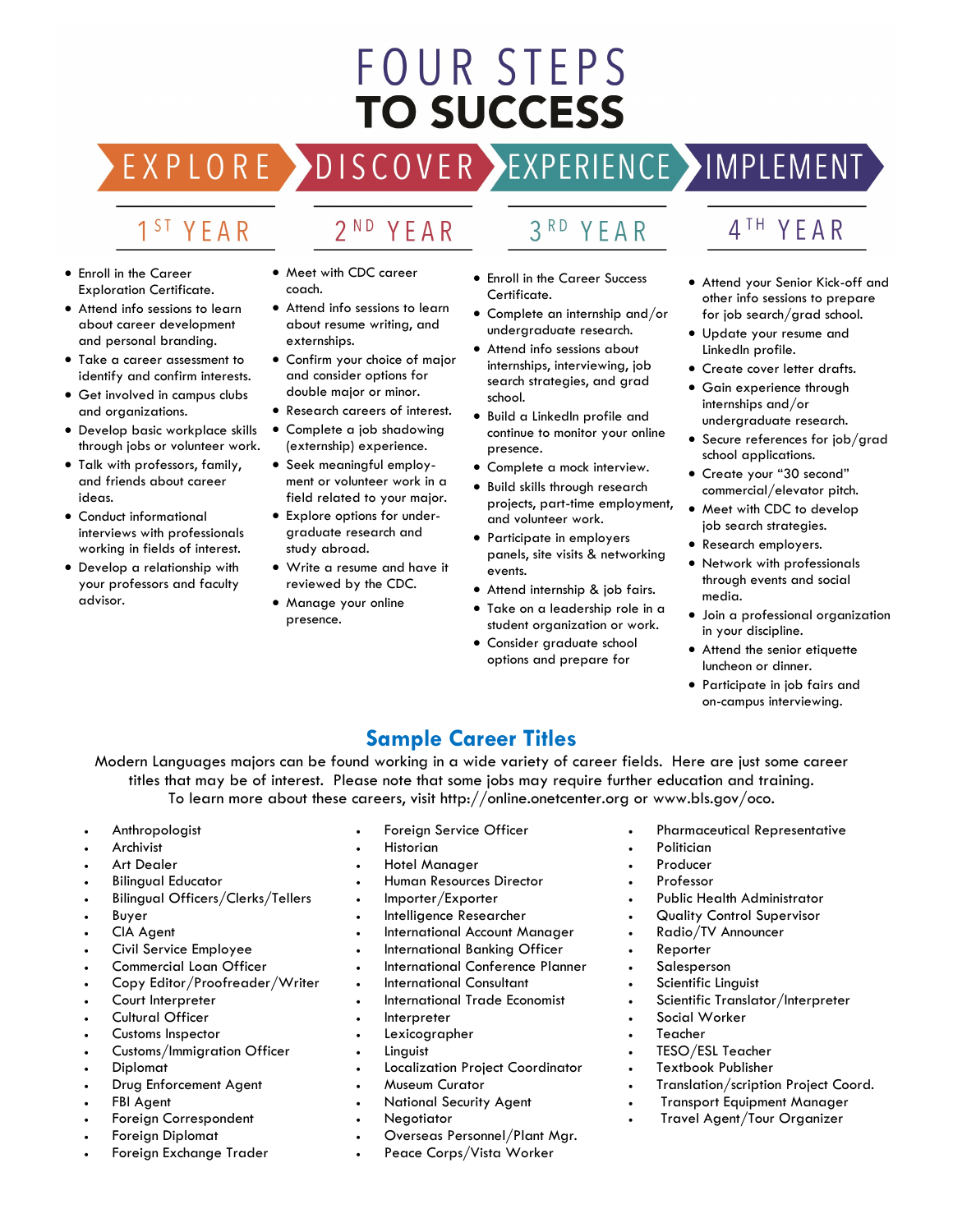### **Common Internship Sites and Employers**

Applied Digital Arts majors often find internships and employment in the following fields/industries.

• Schools • Media

• State/Federal Government

- Museums
- Colleges/Universities
	- Business & Banks
- Airlines
- Hotels
- Travel/Tourism Agencies

 Handshake is the primary online resource **i** handshake for preparing and connecting students and alumni with employers. **www.kutztown.edu/handshake**

### **Useful Websites for Modern Languages Majors**

Whether you are researching related career fields, applying for internships or jobs, or planning to join a professional association, these websites are for you!

#### **Industry/Employment Information**

The Electronic Embassy www.embassy.org

O\*NET OnLine

http://online.onetcenter.org

Internships.com www.internships.com

Occupational Outlook Handbook www.bls.gov/ooh

Federal Employment Site www.usajobs.gov

United Nations www.un.org

Bilingual Jobs - Bilingual Professionals www.bilingual-jobs.com

American Council on the Teaching & Career Seekers of Foreign Languages www.actfl.org

Teachers of English to Speakers of Other Languages (TESOL) www.tesol.org

Department of State (Student Programs and Internships) www.state.gov

### **Professional Organizations**

Modern Language Association www.mla.org

American Council on Teaching of Foreign Languages www.actfl.org

American Asso. of Teachers of Spanish & Portuguese www.aatsp.org

National Association for Bilingual **Education** www.nabe.org

American Association of Teachers of German www.aatg.org

Association for French Language Studies www.afls.net

American Translators Association www.atanet.org

#### **Related Area Employers**

ArtsQuest Boydell & Brewer Camden House DaVinci Science Center Easton Area Public Library CIEE-Council on International Educational Exchange FCI - The Language Experts German American Chamber of Commerce in New York City German American Chamber of Commerce in Philadelphia German Society of Philadelphia Lehigh County Historical Society JR Language Translation Services Pennsylvania German Cultural Heritage Center Valley Youth House